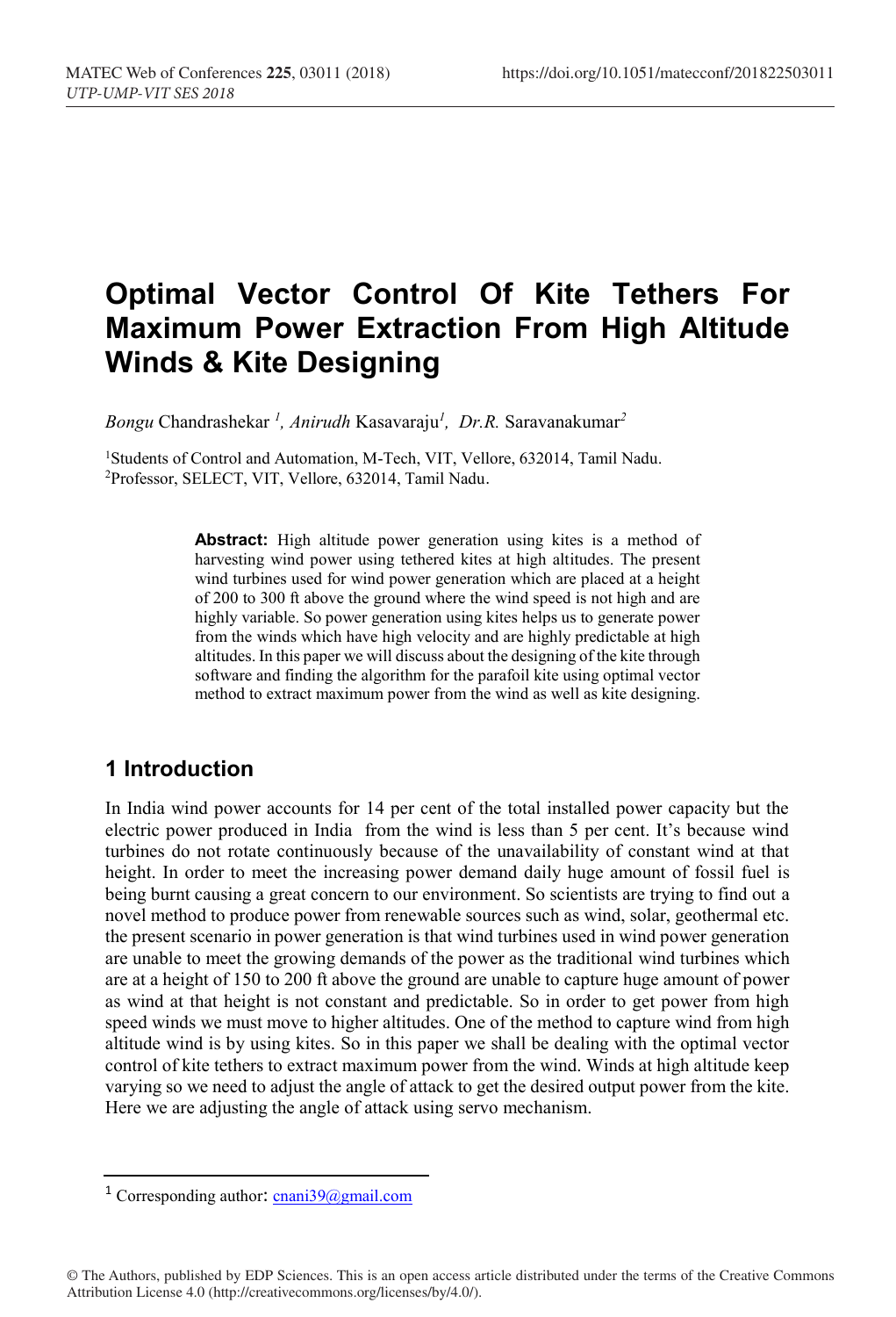This paper deals with the modelling of kite and designing the p,pi,pid controller for the servo motor. In this paper we shall be designing the kite model with required parameters.

#### **2 Key technology**

From Fig. 1 and 2 we can see that a para-foil kite is being implemented where two cables are connected to the two ends of the kite[1,2]. The other two ends are connected to the rotor (gears) of the generator present at the ground. In this technique, we fly the kite at a height which is more than 300 metres above the ground.



**Fig 1.** Key technology of kite. **Fig 2:** Components of kite electric power plant.

At this point, the surface of the kite is perpendicular to the direction of the wind, hence maximum force is exerted by the wind on the kite which pushes the kite to further high altitude. The force with which the kite is pulled by the wind is enough to rotate the generators present at the ground with the help of cables connecting the kite. After the kite reaches to a height of more than 900 meters above the ground the sensor sends signal to the control unit which is present at the ground. At that point, one of the cable will be stopped and the other one will be made to move with the help of gears which are placed with the control unit. Since, one cable becomes stationary and other one is loosened the kite moves in such a way that the surface of the kite becomes parallel to the direction of the wind, so the force exerted on the kite will be minimum, at this point of time the generator present t the ground can be used as a motor to pull back both the cables at a time. The force exerted by the wind on the kite will be less so the energy required to pull back the kite will be very less i.e. almost a fraction of energy from the generation phase. So, the kite is pulled back towards the ground till it reaches 300meters then again with the help of gears we will bring back the loosened cable to its original position i.e. the surface of the kite again becomes perpendicular to the direction of the wind then again the mechanism which is described earlier will start and this mechanism will be continuously operated in order to get continuous energy.Here in this mechanism we are using the generator for both motoring and generating mode.We shall be using 4 tether to control angle of attack of para foil kite. We shall be placing servo motors at each end of the tether at either at the surface or at the kite knot depending on our condition. Depending on the velocity of wind we shall be adjusting the tethers of the kite to extract rated power of the generator[2,4,6].

With the equations we can calculate the angle of attack from the height of the kite. We shall also place the wind sensors on the kite to estimate the wind speed.



**Fig. 3.** Forces acting on kite.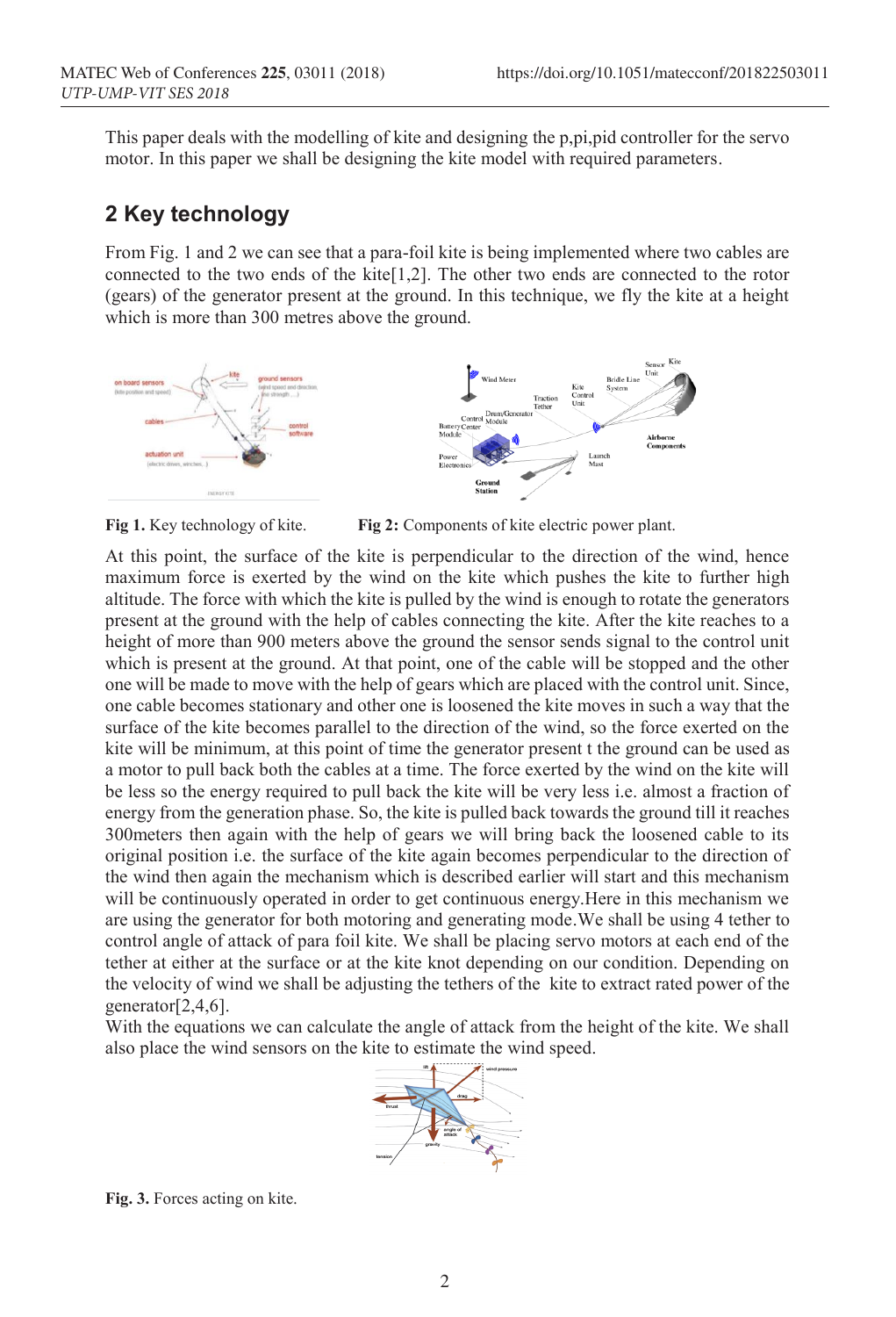The force of the wind acting on the kite can be resolved into two components one being the drag component which is the horizontal component and the other being the lift which is the vertical component. The weight due to gravity can null in this condition.

$$
Lift=1/2(CL.D.A.V2cos2(x))
$$
\n(1)

Where C is the lift power coefficient and D is the density of the air which is generally assumed to be one. C is the lift power coefficient which will be lower if the angle of attack will be greater than 15 degrees.

$$
Drag=1/2(Cd.D.AV2sin2(x)).
$$
\n(2)

Where  $C_d$  is coefficient of drag power which is approximately equal to 2.

$$
P=1/2(CL.D.A.V3cos3(x))+1/2(Cd.D.A.V3sin3(x))
$$
\n(3)

We shall take a generator which has a power ration of P1. The wind can have sometimes very high speed because of which the power produced will be higher than the rated power of the generator. So as per the wind we must adjust the angle of attack. So equate the equation of power generated from kite to the rated power of the generator.

$$
P1/(1/2^*D^*A^*V^3) = C_{L} \cos^3(x)) + C_d \sin^3(x))
$$
\n(4)

We must solve the equation to get the angle of attack. Or solve for angle of attack we can use a for loop in MATLAB or any other software to equate each value of x from 0 to 90 to check at which point the given equation will satisfy the condition.

After solving for x we should calculate the length of the wire to be loosened or tightened so as to adjust the kite angle of attack. So that we can give the length to the servo motor which will loosen or tight the string depending upon the input. We can calculate the length of the string to be adjusted from the sine rule of the triangle.

$$
a/\sin(A) = b/\sin(B) = c/\sin(C) \tag{5}
$$

| Availble | Rated     | Power     | Angle   | Available |
|----------|-----------|-----------|---------|-----------|
| Wind     | power of  | which     | of      | wind      |
| speed in | generator | can be    | attack  | power     |
| m/s      | in watts  | extracted | in      | in W      |
|          |           |           | degrees |           |
| 5        | 1250      | 1237      | 85.0    | 1250      |
| 5.3      | 1250      | 1279      | 69.34   | 1488      |
| 5.5      | 1250      | 1263      | 63.68   | 1663      |
| 5.9      | 1250      | 1239      | 55.14   | 2053      |
| 6.1      | 1250      | 1211      | 51.59   | 2269      |
| 6.3      | 1250      | 1179      | 48.33   | 2500      |

**Table 1.** Different angle of attack for different wind speeds.

#### **3 Kite design**

In this paper, we have modelled parafoil kite with the help of CAD package CATIA V5. In addition to this, we have done numerical analysis for wind energy generation of parafoil kite in ANSYS software. We have make use of CATIA V5 for designing and modelling of parafoil kite. The coordinates used for modelling of kite is took from NACA standards. The original design of aerofoil is shown in Fig 4.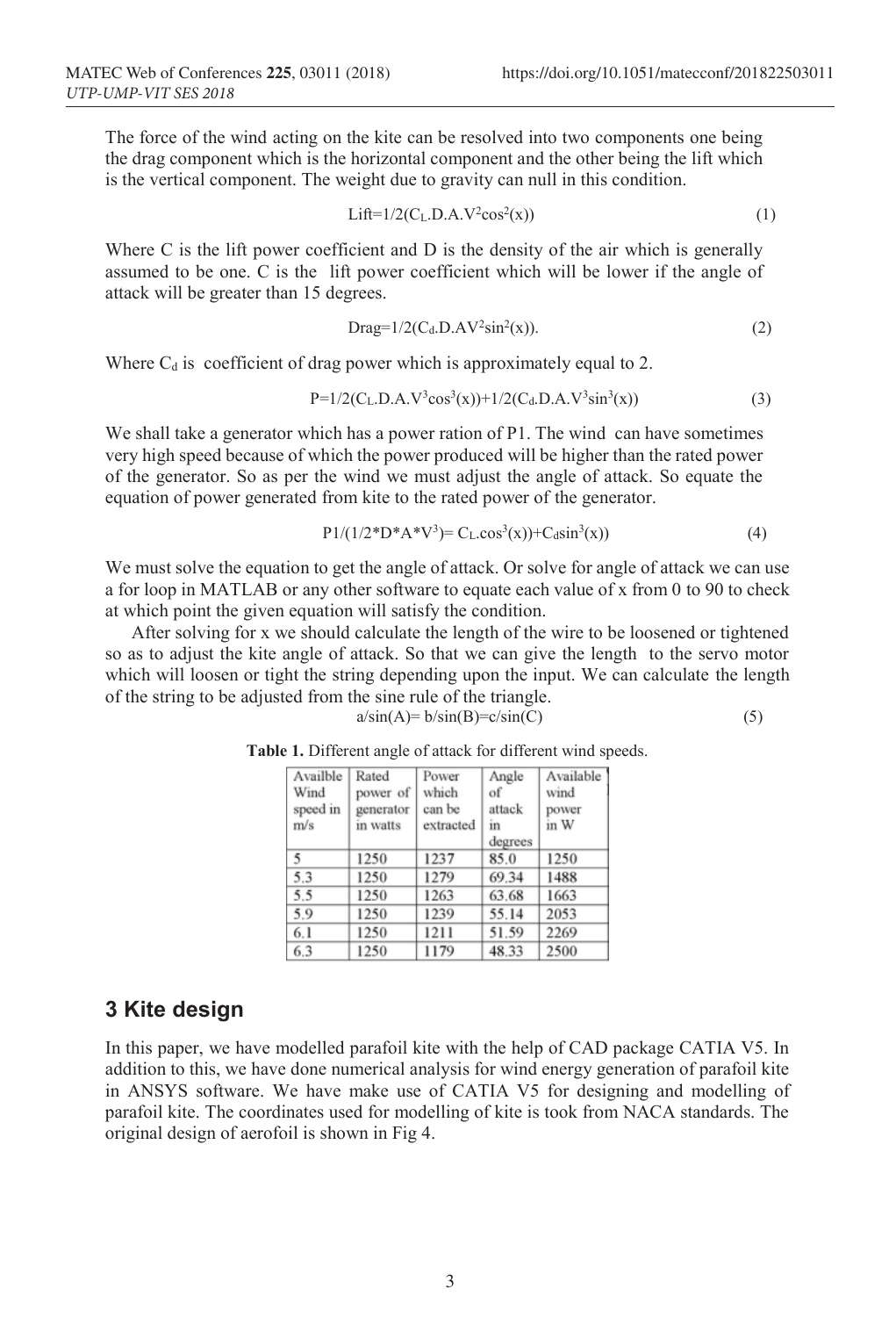

**Fig. 4.** Original Aerofoil Design.

We have made use of NACA standard and took NACA 4-digit parameter for designing of parafoil kite. We had made use of NACA 2412 standard for the modelling. The NACA 2412 aerofoil has got 2% of maximum camber. Using CATIA V5, two designs of parafoil kite has been obtained which are shown in Fig 5.



**Fig. 5**. Half circled and Semi circled Kite.



### **4 Aerodynamic simulation**

ANSYS version 16 is used for simulation purpose [3, 5] and CATIA V5 is used for designing of kite. Standard coordinates had been taken by NACA. Now, we had imported to ANSYS (.stp file) for meshing, plotting of coefficient of drag and lift, and various simulations of effect of wind on kite. Fig 5(Half Circled) shows the geometry used for simulation. Fig 6 shows the steps which were involved in ANSYS for modelling the kite.

|                |             | <b>1 &amp; Flud Flow (Fluent)</b> |  |
|----------------|-------------|-----------------------------------|--|
|                |             | 2 60 Geometry                     |  |
|                |             | Mesh                              |  |
| 4 <sup>1</sup> |             | Setup                             |  |
|                |             | 5 & Solution                      |  |
|                | $6\bigcirc$ | Results                           |  |

**Fig. 6.** Steps in ANSYS Environment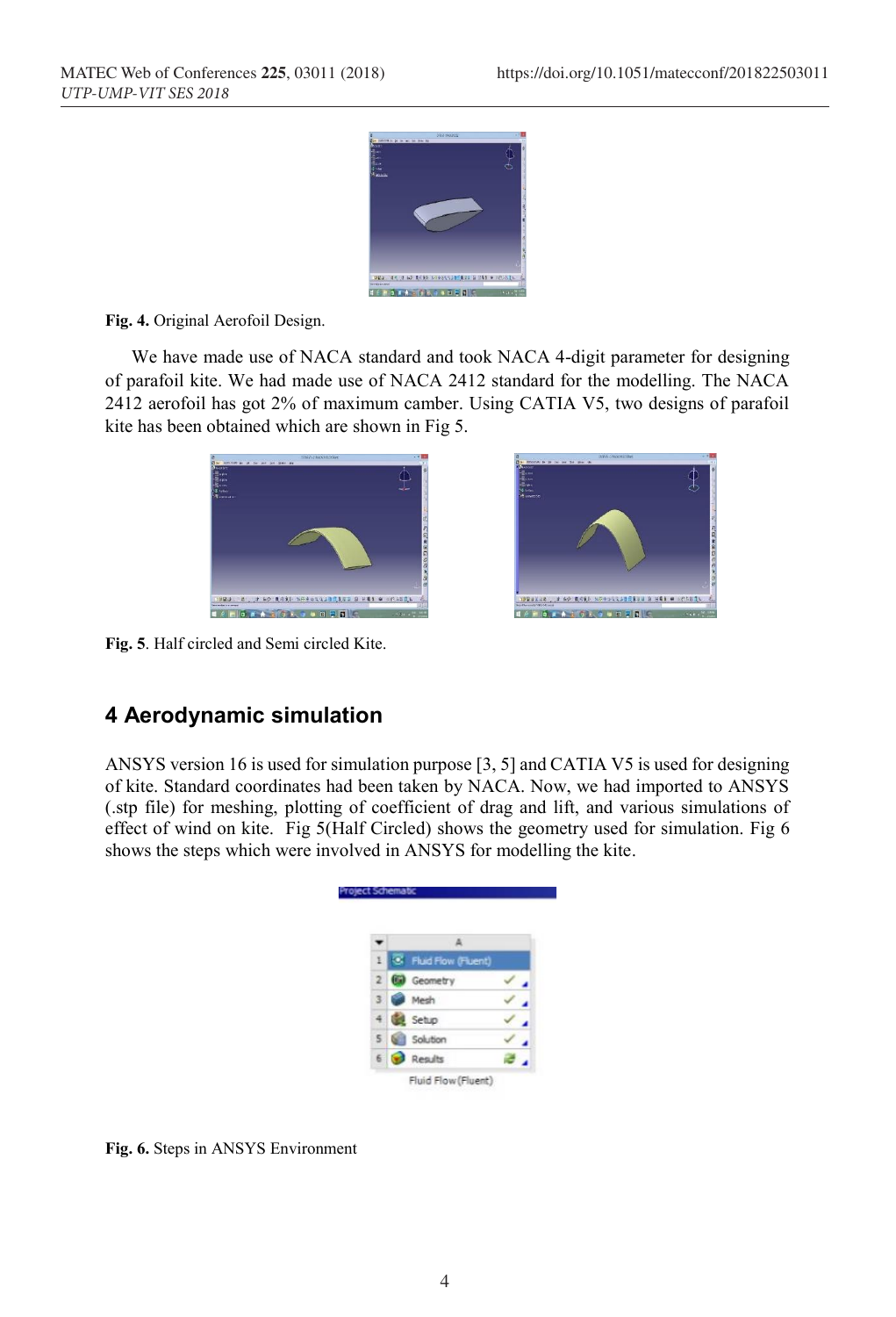## **5 Graphs & simulation results**

| <b>Pass Calculation</b>                         | 3 of Convergence Heliery, w                                                                                                                                                                                                                                                                                                                                                                                                                                                                                                                                                                                                                                                                                                                                                                                                                                                                                                                                                                                                                                                                    | <b>Rus Calculation</b>                                                         | 3.6 Conveyers Hotel v                                                                                                                                                                                                                                                                                                                                                                                                                                                                                                                                                                                                                                                                                                                                                                                                                                                                                                                                                                                                                                                                                  |
|-------------------------------------------------|------------------------------------------------------------------------------------------------------------------------------------------------------------------------------------------------------------------------------------------------------------------------------------------------------------------------------------------------------------------------------------------------------------------------------------------------------------------------------------------------------------------------------------------------------------------------------------------------------------------------------------------------------------------------------------------------------------------------------------------------------------------------------------------------------------------------------------------------------------------------------------------------------------------------------------------------------------------------------------------------------------------------------------------------------------------------------------------------|--------------------------------------------------------------------------------|--------------------------------------------------------------------------------------------------------------------------------------------------------------------------------------------------------------------------------------------------------------------------------------------------------------------------------------------------------------------------------------------------------------------------------------------------------------------------------------------------------------------------------------------------------------------------------------------------------------------------------------------------------------------------------------------------------------------------------------------------------------------------------------------------------------------------------------------------------------------------------------------------------------------------------------------------------------------------------------------------------------------------------------------------------------------------------------------------------|
| Ched Case  Horsey Hoch Police,                  | AMSY<br>6 8000<br>0.9300                                                                                                                                                                                                                                                                                                                                                                                                                                                                                                                                                                                                                                                                                                                                                                                                                                                                                                                                                                                                                                                                       |                                                                                | <b>JASYS</b><br>00002<br>ODEE2                                                                                                                                                                                                                                                                                                                                                                                                                                                                                                                                                                                                                                                                                                                                                                                                                                                                                                                                                                                                                                                                         |
| turbe of Deaders<br>- Reporting Internal<br>511 | 8 8000<br>8.9902                                                                                                                                                                                                                                                                                                                                                                                                                                                                                                                                                                                                                                                                                                                                                                                                                                                                                                                                                                                                                                                                               | <b>Dear top 2-tenut</b><br><b>Inches of Denvisers</b><br>A.<br>$\overline{11}$ | COREZ<br>00882                                                                                                                                                                                                                                                                                                                                                                                                                                                                                                                                                                                                                                                                                                                                                                                                                                                                                                                                                                                                                                                                                         |
| Professional Interval                           | 89902<br>8,9302<br>OF:<br>3,3302                                                                                                                                                                                                                                                                                                                                                                                                                                                                                                                                                                                                                                                                                                                                                                                                                                                                                                                                                                                                                                                               | Polle Update Internet                                                          | Vicent<br>costi<br>$\alpha$                                                                                                                                                                                                                                                                                                                                                                                                                                                                                                                                                                                                                                                                                                                                                                                                                                                                                                                                                                                                                                                                            |
| Externe Quantities<br>Ample Service             | 8,900<br>9.9910                                                                                                                                                                                                                                                                                                                                                                                                                                                                                                                                                                                                                                                                                                                                                                                                                                                                                                                                                                                                                                                                                | Detailed Question<br>Aren't Jurie                                              | com:<br>com <sub>2</sub>                                                                                                                                                                                                                                                                                                                                                                                                                                                                                                                                                                                                                                                                                                                                                                                                                                                                                                                                                                                                                                                                               |
| <b>CALIN'S</b>                                  | 8,9902<br>8 8900<br>10 <sub>1</sub><br>$\mathbf{u}$<br>$\overline{a}$<br>$\sim$                                                                                                                                                                                                                                                                                                                                                                                                                                                                                                                                                                                                                                                                                                                                                                                                                                                                                                                                                                                                                | Calculate                                                                      | 00092<br>OCEE2                                                                                                                                                                                                                                                                                                                                                                                                                                                                                                                                                                                                                                                                                                                                                                                                                                                                                                                                                                                                                                                                                         |
| $\overline{\phantom{a}}$                        | testore                                                                                                                                                                                                                                                                                                                                                                                                                                                                                                                                                                                                                                                                                                                                                                                                                                                                                                                                                                                                                                                                                        | m)                                                                             | 00012<br>97. SP<br>18<br>$-16$<br>$-12$<br>16<br><b>Brokley</b>                                                                                                                                                                                                                                                                                                                                                                                                                                                                                                                                                                                                                                                                                                                                                                                                                                                                                                                                                                                                                                        |
|                                                 | ca 1 Consequenza History<br>Mar 30, 3018<br>restrit Fluent Release 14.0.0g gans ries<br>1.2989-02 1.5146-03 1.3423-03 2.5861-02 4.8629-02 2.299 -<br>$A = 0$ $AA334 - AB$                                                                                                                                                                                                                                                                                                                                                                                                                                                                                                                                                                                                                                                                                                                                                                                                                                                                                                                      |                                                                                | Mar 20, 2018<br>of Cavergece Hitter<br>ANSI'S Flood Release 10.3 Od. Mos. Rel.                                                                                                                                                                                                                                                                                                                                                                                                                                                                                                                                                                                                                                                                                                                                                                                                                                                                                                                                                                                                                         |
|                                                 | 2.1108-02 3.1951-02 2.255<br>5 1.1688-01<br>7.10534-06<br>1.6063x-83 7.9283x-89<br>3.3789c 82 2.298<br>$4 - 9 - 95564 - 87$<br>8.1180c.00<br>A. 67554-004<br>1.75894.00<br><b>A. Sallac</b><br>2.9102-82 2.218<br>8.59864-82<br>T. ERRIA-RY<br>5.1355c-85 2.1829c-89<br>1 <b>SETARA - PET</b><br>$8.7 - 36864 - 87$<br>1.95182-00<br>5.5805c-85 P.0000c-85<br>2.54814-87 2.338<br>1.76MA-07<br>A.1370-55 1.9270-01<br>2.26694-02 2.181<br>$9.4.2510x - 82$<br>1.0003v:00<br><b>3 85454-00</b><br>A. FRENCHA 1. 1575 (189)<br>.0100c-02 2.557<br>18 S. Frederick<br>9.687841<br>1.00554106<br>11 0.0337c-07 0.7527c-05 0.4583c-05 0.1077c-05 0.1733c-00<br>1.100mm 07 2.150<br>rosiles<br>iter continuity s-selecity y-selecity r-selecity<br>1.41324-82 2.152<br>17 3.49824-82<br>$7.28730 - 00$<br>3.22264-85<br>$7.4271 - 00$<br>$7.1282e - 00$<br><b>C. District</b><br>1.3508-32 0.538<br>11 3.88954-87<br>2.7500x-85 6.3750x-90<br><b>AD</b><br>18 2.57814-82<br>5.69539-00<br>1.28224-82 2.197<br>L. TOOMA<br>15 2.1556c-82 h.k013x-05 2.0526c-8h h.7750c-05 h.8h53x-00 1.1555c-82 2.5k9 |                                                                                | 4 1.5627r-91 1.2000r-82 1.5656r-82 1.5523r-82<br>2.58650-02 4.9579c-02<br>2.199<br>5 1.1680-81 7.4952c-84 1.0002c-80 7.9280c-84 2.1168c-82 3.9941c-82 2.264<br>4 9.9554-07 A-5klke-3k 9.1185c-6k a-835kc-8k<br>1,7589c-02 0,3789c-02 2,248<br>8.59864-82<br>1,4638-92 2,91924-92 2,218<br>2.85854-84 4.53254-8h<br>3 1659c-8h<br>8 7.56Mm-RF<br>1.0110c.00 5.5000c.00<br>1,7649-82 2,548fr-82 2,198<br>7.8980x-8h<br>9 4.7010c-07<br>2.2689-82 2.991<br>1.4163c-8s 5.8078c-8s 1.6578c-85<br>$\infty$<br>1.00654<br>1.8050-01 5.2200-01 1.5575-01 1.5076-02 2.9586-02 2.557<br>18 5.77884-87<br>11 4.4147c-42 8.7422c-85 3.4664c-84 9.1972c-85 8.1734c-60 1.8834c-42 2.158<br>cestimity x-selecity y-velocity z-velocity<br>epsilon<br><b>STev</b><br>12 3.49924-92<br>$7.7472 - 26$<br>3.5556e-BL<br>$7.4376 - 86$<br>(8) 1,41324-82 2,153<br>7.15924<br>12 2.0004-02<br>2.700e-0s 4.32Me-05<br>1.4928-07 2.158<br>4.0004-01<br>4.75684-00<br>14 2.5781e-82 5.1990e-85 2.4873e-84 5.5007e-85 5.4653e-80 1.2922e-82 2.147<br>15 2.155An-82 8.3113n-85 2.055kn-8k 8.775Bn-95 8.855Sn-85 1.155Sn-82 2.165 |

**Fig. 7.** (a) Coefficient of Drag; (b) Coefficient of Lift

Here, in this simulation we assumed input velocity as 10 m/s for every outcome.



**Fig. 8.** Path lines coloured by Particle ID **Fig. 9. Path Lines coloured by Static Pressure** (pascals).





**Fig. 10.** Velocity Vector **Fig. 11.** Velocity Vector coloured by velocity magnitude  $(in \, m/s)$ 

Vector coloured by static pressure is shown in Fig 10 which shows how the wind enters and how the wind leaves the path. Fig 11 shows the velocity vector coloured by velocity magnitude (in m/s).In this way, we have done some aerodynamic analysis and got the simulation results for inlet velocity=10 m/s.

## **6 Conclusion**

Hence by using the optimal vector control of tethers we can control the power generated from the kites at high altitudes by changing the angle of attack with the help of servo motor.